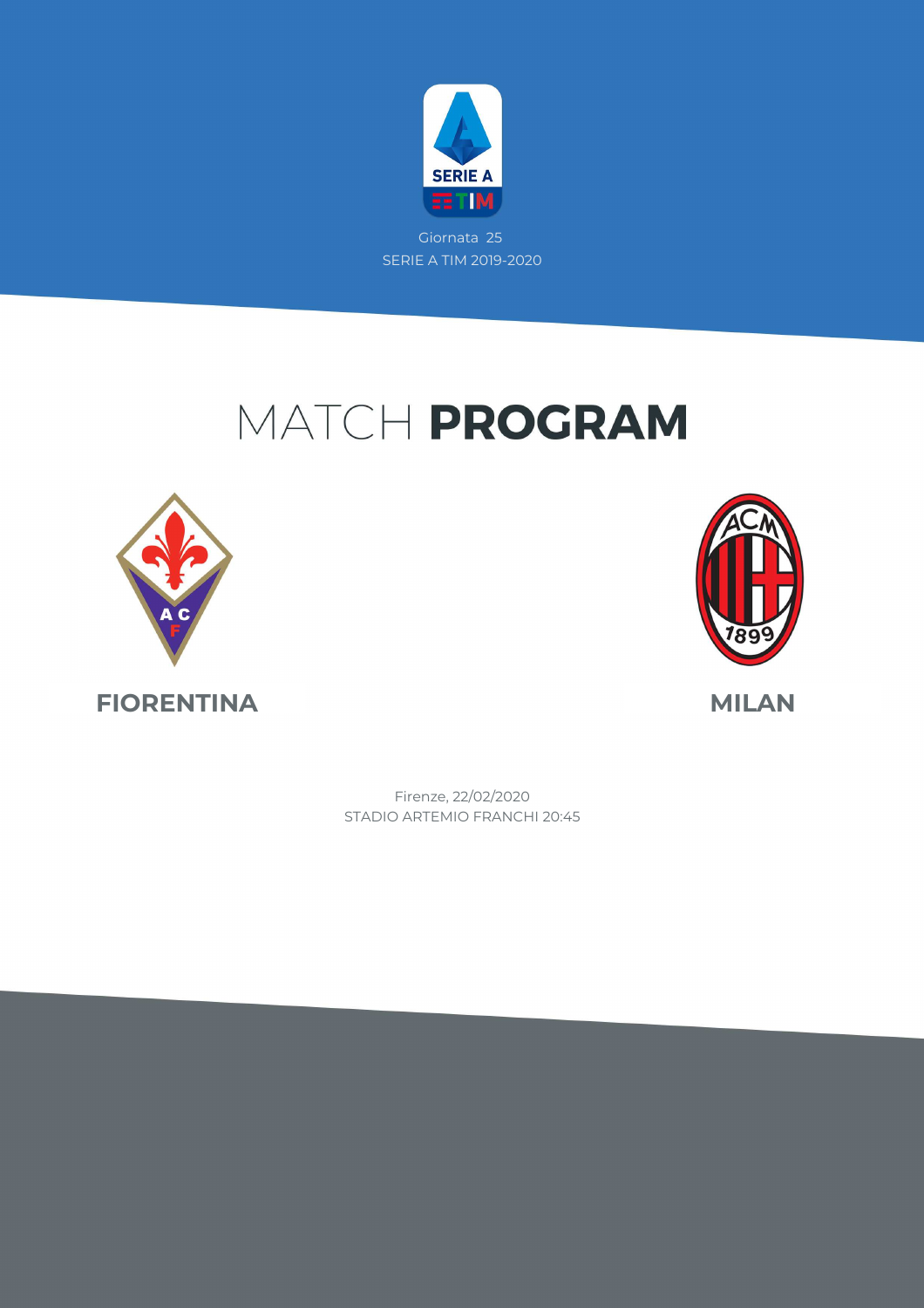



#### **FIORENTINA vs MILAN**

STADIO ARTEMIO FRANCHI 20:45 Firenze, 22/02/2020



### **RISULTATI STAGIONALI**

| <b>TOTALI</b>         | <b>PTI</b> | <b>GIOC</b>      | <b>VINTE</b> | <b>NULLE</b> | <b>PERSE</b> | GF | <b>GS</b> | <b>DIFF.RETI</b>            |
|-----------------------|------------|------------------|--------------|--------------|--------------|----|-----------|-----------------------------|
| <b>FIORENTINA</b>     | 28         | 24 <sup>1</sup>  | 7            | 7            | 10           | 31 | 35        | $-4$                        |
| <b>MILAN</b>          | 35         | $\overline{2}$ 4 | 10           | 6            | 9            | 26 | 31        | $-5$                        |
| <b>CASA/TRASFERTA</b> | <b>PTI</b> | <b>GIOC</b>      | <b>VINTE</b> | <b>NULLE</b> | <b>PERSE</b> | GF | GS        | <b>MEDIA</b><br><b>GOAL</b> |
| <b>FIORENTINA</b>     | 13         | 12               | 3            | 4            | 5            | 12 | 16        |                             |
| <b>MILAN</b>          | 18         | 12               | 6            | 0            | 6            | 14 | 18        | 1.2                         |

#### **ULTIMI PRECEDENTI**

| 2019-20 6 \ G  | <b>MILAN</b>                                                                                                                                         | <b>FIORENTINA</b>                                                         |       |
|----------------|------------------------------------------------------------------------------------------------------------------------------------------------------|---------------------------------------------------------------------------|-------|
| 29/09/2019     | 35'(2 <sup>°</sup> T) R. LEAO                                                                                                                        | 14'(1°T) E. PULGAR, 21'(2°T) G. CASTROVILLI, 33'(2°T) F.<br><b>RIBERY</b> | $1-3$ |
| 2018-19 36 \ G | <b>FIORENTINA</b>                                                                                                                                    | <b>MILAN</b>                                                              |       |
| 11/05/2019     |                                                                                                                                                      | 35'(1°T) H. CALHANOGLU                                                    | $O-1$ |
| 2018-19 17 \ G | <b>MILAN</b>                                                                                                                                         | <b>FIORENTINA</b>                                                         |       |
| 22/12/2018     |                                                                                                                                                      | 28'(2 <sup>°</sup> T) F. CHIESA                                           | $O-1$ |
| 2017-18 38 A G | <b>MILAN</b>                                                                                                                                         | <b>FIORENTINA</b>                                                         |       |
| 20/05/2018     | 23'(1°T) H. CALHANOGLU, 41'(1°T) P. CUTRONE, 4'(2°T) N.<br>KALINIC, 14'(2 <sup>°</sup> T) P. CUTRONE, 31'(2 <sup>°</sup> T) G.<br><b>BONAVENTURA</b> | 20'(1 <sup>°</sup> T) G. SIMEONE                                          | $5-1$ |
| 2017-18 19 A G | <b>FIORENTINA</b>                                                                                                                                    | <b>MILAN</b>                                                              |       |
| 30/12/2017     | <b>26'(2°T) G. SIMEONE</b>                                                                                                                           | 29'(2°T) H. CALHANOGLU                                                    | 1-1   |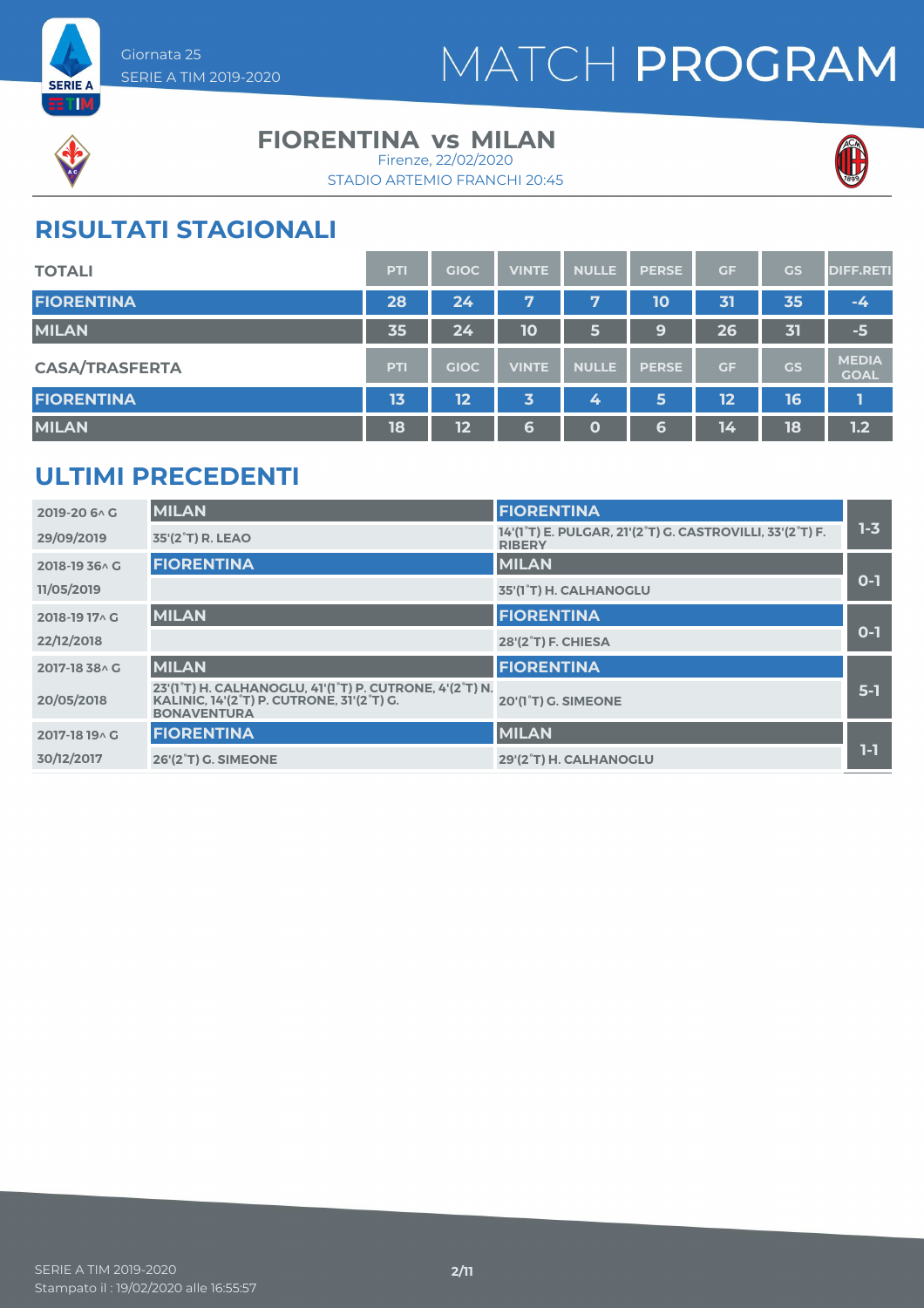



#### **FIORENTINA vs MILAN**

STADIO ARTEMIO FRANCHI 20:45 Firenze, 22/02/2020



### **ROSA DELLE SQUADRE**

| <b>FIORENTINA</b>              | <b>PRES. A</b> | <b>GOL A</b>   | <b>GOL 2019-20</b> | <b>PRES. 2019-20</b> | MIN. 2019-20 |
|--------------------------------|----------------|----------------|--------------------|----------------------|--------------|
| <b>PORTIERI</b>                |                |                |                    |                      |              |
| 1 PIETRO TERRACCIANO           | 12             | 16             | O                  | $\mathbf 0$          | $\mathbf 0$  |
| <b>12 NICCOLO' CHIORRA</b>     | $\mathbf 0$    | $\mathbf 0$    | $\mathbf 0$        | $\mathbf 0$          | $\mathbf 0$  |
| <b>33 FEDERICO BRANCOLINI</b>  | $\mathbf o$    | $\mathbf 0$    | $\mathbf{o}$       | $\mathbf 0$          | 0            |
| <b>69 BARTLOMIEJ DRAGOWSKI</b> | 45             | 71             | 35                 | 24                   | 2330         |
| <b>DIFENSORI</b>               |                |                |                    |                      |              |
| 3 IGOR                         | 19             | $\mathbf 0$    | $\mathbf 0$        | 19                   | 1616         |
| <b>4 NIKOLA MILENKOVIC</b>     | 73             | 6              | $\overline{3}$     | 23                   | 2232         |
| <b>17 FEDERICO CECCHERINI</b>  | 126            | $\overline{2}$ | $\mathbf 0$        | 7                    | 406          |
| <b>20 GERMAN PEZZELLA</b>      | 87             | 5              | $\overline{2}$     | 21                   | 1939         |
| 21 POL LIROLA                  | 102            | $\overline{2}$ | $\mathbf{o}$       | 21                   | 1815         |
| <b>22 MARTIN CACERES</b>       | 128            | 9              | $\mathbf{I}$       | 18                   | 1687         |
| <b>23 LORENZO VENUTI</b>       | 38             | $\mathbf 0$    | $\mathbf 0$        | 7                    | 463          |
| <b>DALBERT</b><br>29           | 46             | $\mathbf 0$    | $\mathbf 0$        | 22                   | 2043         |
| <b>30 EDUARD DUTU</b>          | $\mathbf 0$    | $\mathbf 0$    | $\mathbf{o}$       | $\mathbf 0$          | $\mathbf 0$  |
| <b>31 EDOARDO PIEROZZI</b>     | $\mathbf 0$    | $\mathbf 0$    | $\mathbf 0$        | $\mathbf 0$          | $\mathbf 0$  |
| <b>32 CHRISTIAN DALLE MURA</b> | $\mathbf 0$    | $\mathbf 0$    | $\mathbf 0$        | $\mathbf 0$          | $\mathbf 0$  |
| <b>34 FEDERICO SIMONTI</b>     | $\mathbf 0$    | $\mathbf 0$    | $\mathbf 0$        | $\mathbf 0$          | $\mathbf 0$  |
| <b>41 LORENZO CHITI</b>        | 0              | $\mathbf 0$    | $\mathbf{o}$       | $\mathbf 0$          | $\mathbf 0$  |
| 93 ALEKSA TERZIC               | $\mathbf{O}$   | $\mathbf 0$    | $\mathbf 0$        | $\mathbf 0$          | $\mathbf 0$  |
| <b>CENTROCAMPISTI</b>          |                |                |                    |                      |              |
| 5 MILAN BADELJ                 | 149            | 8              | L.                 | 18                   | 1386         |
| 8 GAETANO CASTROVILLI          | 22             | $\overline{3}$ | $\overline{3}$     | 22                   | 1978         |
| <b>18 RACHID GHEZZAL</b>       | 10             | $\mathbf 0$    | $\mathbf{o}$       | 10                   | 305          |
| <b>19 KEVIN AGUDELO</b>        | 11             | L              | $\mathbb{I}$       | 11                   | 716          |
| <b>24 MARCO BENASSI</b>        | 194            | 26             | L.                 | 16                   | 988          |
| <b>35 NICCOLO' PIEROZZI</b>    | $\mathbf 0$    | $\mathbf 0$    | $\mathbf 0$        | $\mathbf 0$          | $\mathbf 0$  |
| <b>40 MATTIA FIORINI</b>       | $\mathbf 0$    | $\mathbf 0$    | $\mathbf 0$        | $\mathbf 0$          | $\mathbf 0$  |
| <b>78 ERICK PULGAR</b>         | 123            | 13             | $\overline{3}$     | 23                   | 2146         |
| <b>88 ALFRED DUNCAN</b>        | 181            | 8              | L.                 | 14                   | 974          |
| <b>ATTACCANTI</b>              |                |                |                    |                      |              |
| <b>7 FRANCK RIBERY</b>         | 11             | $\overline{2}$ | $\overline{2}$     | $_{11}$              | 750          |
| <b>11 RICCARDO SOTTIL</b>      | 14             | $\mathbf 0$    | $\mathbf 0$        | 12                   | 447          |
| <b>25 FEDERICO CHIESA</b>      | 121            | 21             | 6                  | 21                   | 1881         |
| <b>26 BOBBY DUNCAN</b>         | $\mathbf 0$    | $\mathbf 0$    | $\mathbf 0$        | $\mathbf 0$          | $\mathbf 0$  |
| <b>28 DUSAN VLAHOVIC</b>       | 30             | 6              | 6                  | 20                   | 1058         |
| <b>63 PATRICK CUTRONE</b>      | 68             | 13             | $\mathbf 0$        | 5                    | 269          |
| <b>77 CYRIL THEREAU</b>        | 259            | 66             | $\mathbf 0$        | $\mathbf 0$          | $\mathbf 0$  |
| <b>STAFF TECNICO</b>           |                |                |                    |                      |              |
|                                |                |                |                    |                      |              |



**GIUSEPPE IACHINI**



**Diffidato**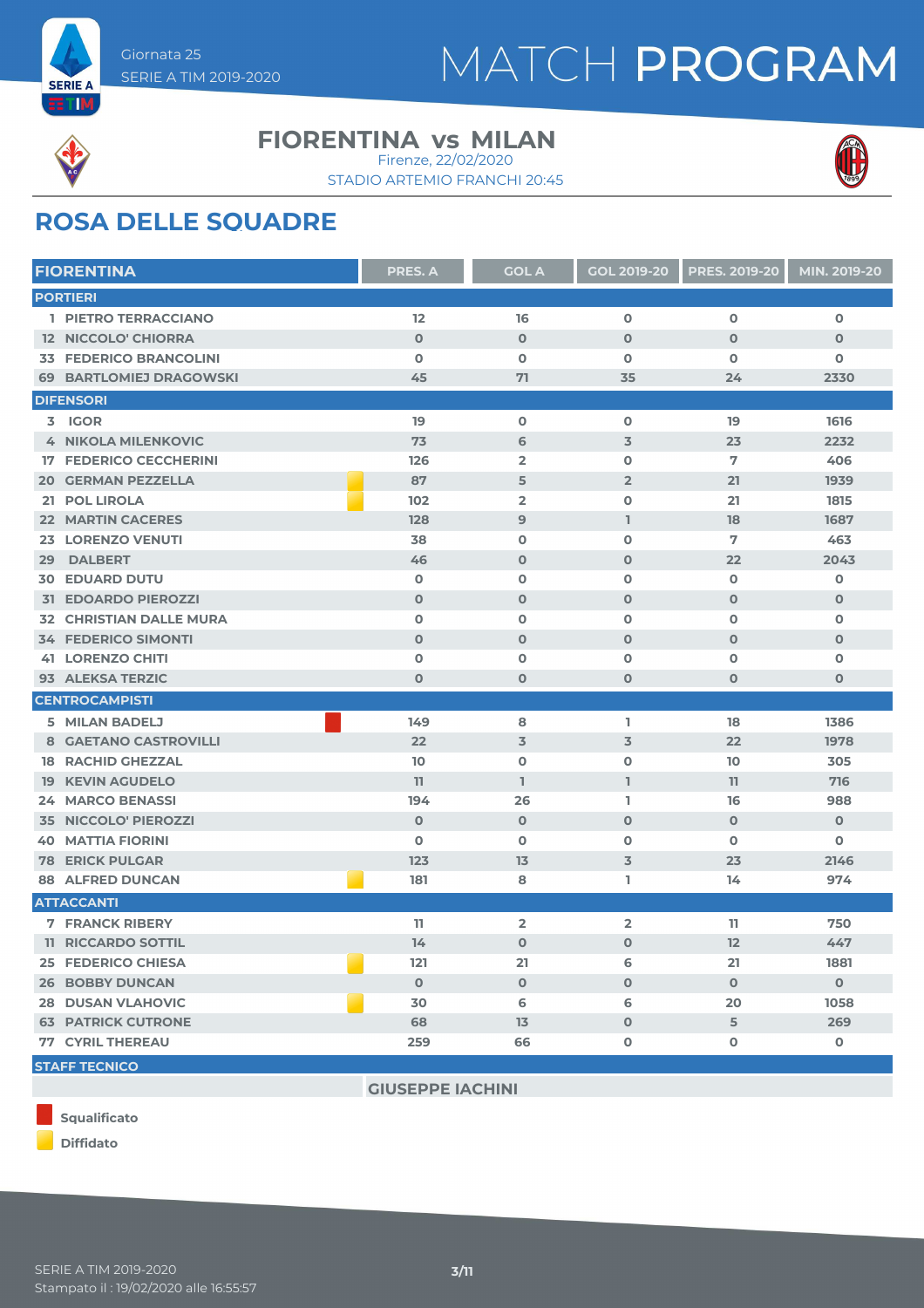

### MATCH PROGRAM



#### **FIORENTINA vs MILAN** Firenze, 22/02/2020





| <b>MILAN</b>                    | <b>PRES. A</b> | <b>GOL A</b>            | <b>GOL 2019-20</b> | <b>PRES. 2019-20</b> | MIN. 2019-20 |
|---------------------------------|----------------|-------------------------|--------------------|----------------------|--------------|
| <b>PORTIERI</b>                 |                |                         |                    |                      |              |
| 1 ASMIR BEGOVIC                 | $\mathbf 0$    | $\mathbf 0$             | $\mathbf 0$        | $\mathbf 0$          | $\mathbf 0$  |
| 84 MATTEO SONCIN                | $\mathbf 0$    | $\mathbf 0$             | $\mathbf 0$        | $\mathbf 0$          | $\mathbf 0$  |
| <b>86 LEONARDO MARIA MOLERI</b> | $\mathbf o$    | $\mathbf 0$             | $\mathbf 0$        | $\mathbf 0$          | $\mathbf 0$  |
| 90 ANTONIO DONNARUMMA           | $\mathbf{I}$   | $\mathbf 0$             | $\mathbf 0$        | $\mathbf 0$          | $\mathbf 0$  |
| <b>96 ANDREAS JUNGDAL</b>       | $\mathbf o$    | $\mathbf 0$             | $\mathbf 0$        | $\Omega$             | $\mathbf 0$  |
| 99 GIANLUIGI DONNARUMMA         | 165            | 177                     | 30                 | 23                   | 2204         |
| <b>DIFENSORI</b>                |                |                         |                    |                      |              |
| 2 DAVIDE CALABRIA               | 81             | $\overline{\mathbf{2}}$ | $\mathbf 0$        | 15                   | 1161         |
| <b>12 ANDREA CONTI</b>          | 75             | 10                      | $\mathbf 0$        | 14                   | 1140         |
| <b>13 ALESSIO ROMAGNOLI</b>     | 188            | 8                       | $\mathbf 0$        | 24                   | 2304         |
| <b>19 THEO HERNANDEZ</b>        | 20             | 5                       | 5                  | 20                   | 1845         |
| 22 MATEO MUSACCHIO              | 61             | T.                      | $\mathbf 0$        | 17                   | 1542         |
| 24 SIMON KJAER                  | 93             | 5                       | $\mathbf 0$        | 9                    | 646          |
| <b>LEROY ABANDA</b><br>37       | $\mathbf o$    | $\mathbf 0$             | $\mathbf 0$        | $\mathbf 0$          | 0            |
| <b>43 LEO DUARTE</b>            | 5              | $\mathbf 0$             | $\mathbf 0$        | 5                    | 422          |
| <b>46 MATTEO GABBIA</b>         | ı              | $\mathbf 0$             | $\mathbf{o}$       | I.                   | 51           |
| 93 DIEGO LAXALT                 | 166            | 9                       | $\mathbf 0$        | 16                   | 657          |
| <b>CENTROCAMPISTI</b>           |                |                         |                    |                      |              |
| <b>4 ISMAEL BENNACER</b>        | 55             | $\Omega$                | $\mathbf 0$        | 18                   | 1524         |
| 5 GIACOMO BONAVENTURA           | 241            | 43                      | $\overline{2}$     | 16                   | 827          |
| <b>10 HAKAN CALHANOGLU</b>      | 88             | 12                      | 3                  | 21                   | 1850         |
| <b>20 LUCAS BIGLIA</b>          | 160            | 15                      | $\mathbf 0$        | 7                    | 564          |
| <b>RADE KRUNIC</b><br>33        | 89             | 8                       | $\mathbf 0$        | 9                    | 466          |
| 39 LUCAS PAQUETA'               | 30             | L                       | $\mathbf 0$        | 17                   | 876          |
| <b>56 ALEXIS SAELEMAEKERS</b>   | L              | $\mathbf 0$             | $\mathbf 0$        | I.                   | 19           |
| <b>79 FRANK KESSIE</b>          | 122            | 19                      | $\mathbf{I}$       | 21                   | 1761         |
| <b>ANTONIO MIONIC</b><br>88     | $\mathbf o$    | $\mathbf 0$             | $\mathbf 0$        | $\mathbf 0$          | $\mathbf 0$  |
| <b>89 ALESSANDRO SALA</b>       | $\mathbf 0$    | $\mathbf 0$             | $\mathbf 0$        | $\mathbf 0$          | $\mathbf 0$  |
| 94 MARCO BRESCIANINI            | $\mathbf o$    | $\mathbf 0$             | $\mathbf 0$        | $\mathbf 0$          | $\mathbf 0$  |
| <b>95 ANDREA CAPONE</b>         | $\mathbf 0$    | $\mathbf 0$             | $\mathbf 0$        | $\mathbf 0$          | $\mathbf 0$  |
| 97 EMANUELE TORRASI             | L              | O                       | $\mathbf 0$        | O                    | 0            |
| <b>ATTACCANTI</b>               |                |                         |                    |                      |              |
| <b>7 SAMUEL CASTILLEJO</b>      | 45             | 4                       | $\mathbf 0$        | 14                   | 831          |
| <b>17 RAFAEL LEAO</b>           | 20             | $\overline{2}$          | $\overline{2}$     | 20                   | 1103         |
| <b>18 ANTE REBIC</b>            | 31             | 7                       | 5                  | 13 <sup>5</sup>      | 576          |
| 21 ZLATAN IBRAHIMOVIC           | 225            | 124                     | $\overline{2}$     | 6                    | 515          |
| <b>87 SIAKA HAIDARA</b>         | $\mathbf 0$    | $\mathbf 0$             | $\mathbf 0$        | $\mathbf 0$          | $\mathbf 0$  |
| <b>98 DANIEL MALDINI</b>        | $\mathbf{I}$   | $\mathbf 0$             | $\mathbf 0$        | L.                   | 3            |
| <b>STAFF TECNICO</b>            |                |                         |                    |                      |              |

**STEFANO PIOLI**

**Diffidato**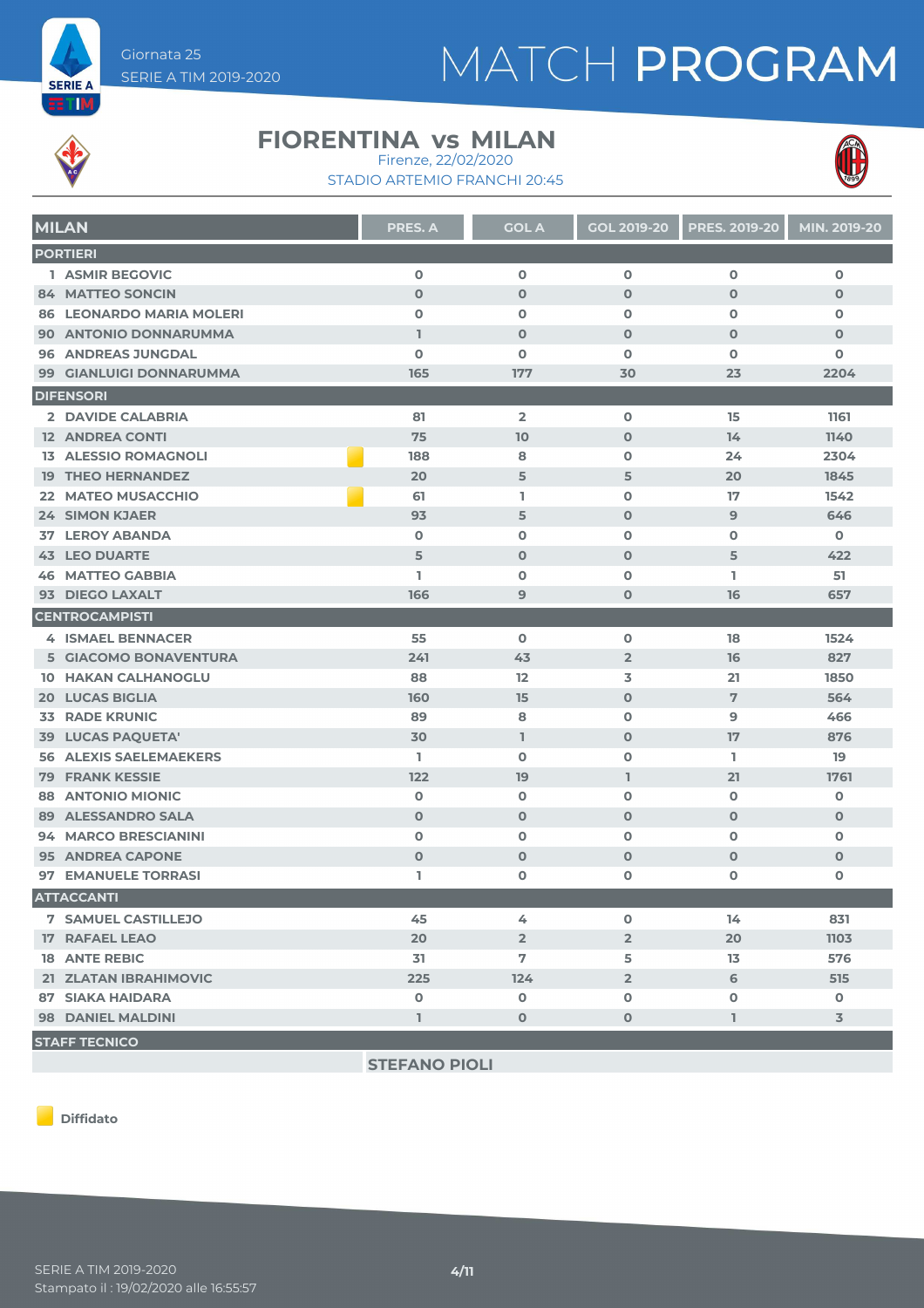



#### **FIORENTINA vs MILAN**

Firenze, 22/02/2020

STADIO ARTEMIO FRANCHI 20:45



### **RENDIMENTO RECENTE**

| <b>FIORENTINA</b>   |                                                                                                                |                                                                                                                                        |         |
|---------------------|----------------------------------------------------------------------------------------------------------------|----------------------------------------------------------------------------------------------------------------------------------------|---------|
| <b>24^ GIORNATA</b> | <b>SAMPDORIA</b>                                                                                               | <b>FIORENTINA</b>                                                                                                                      |         |
| 16/02/2020          | 45'(2°T) M. GABBIADINI                                                                                         | 8'(1°T)[A] M. THORSBY, 18'(1°T) D. VLAHOVIC, 40'(1°T) F.<br>CHIESA, 12'(2 <sup>°</sup> T) D. VLAHOVIC, 33'(2 <sup>°</sup> T) F. CHIESA | $1-5$   |
| 23^ GIORNATA        | <b>FIORENTINA</b>                                                                                              | <b>ATALANTA</b>                                                                                                                        |         |
| 08/02/2020          | 32'(1 <sup>°</sup> T) F. CHIESA                                                                                | 4'(2°T) D. ZAPATA, 27'(2°T) R. MALINOVSKYI                                                                                             | $1-2$   |
| <b>22^ GIORNATA</b> | <b>JUVENTUS</b>                                                                                                | <b>FIORENTINA</b>                                                                                                                      |         |
| 02/02/2020          | 40'(1 <sup>°</sup> T) C. RONALDO, 35'(2 <sup>°</sup> T) C. RONALDO, 46'(2 <sup>°</sup> T) M.<br><b>DE LIGT</b> |                                                                                                                                        | $3-0$   |
| 21^ GIORNATA        | <b>FIORENTINA</b>                                                                                              | <b>GENOA</b>                                                                                                                           |         |
| 25/01/2020          |                                                                                                                |                                                                                                                                        | $O-O$   |
| <b>20^ GIORNATA</b> | <b>NAPOLI</b>                                                                                                  | <b>FIORENTINA</b>                                                                                                                      |         |
| 18/01/2020          |                                                                                                                | 26'(1°T) F. CHIESA, 29'(2°T) D. VLAHOVIC                                                                                               | $0 - 2$ |
|                     |                                                                                                                |                                                                                                                                        |         |

#### **MILAN**

| <b>24^ GIORNATA</b><br>17/02/2020 | <b>MILAN</b><br><b>25'(1°T) A. REBIC</b>                                                                                         | <b>TORINO</b>                                  | $1-0$   |
|-----------------------------------|----------------------------------------------------------------------------------------------------------------------------------|------------------------------------------------|---------|
| 23^ GIORNATA                      | <b>INTER</b>                                                                                                                     | <b>MILAN</b>                                   |         |
| 09/02/2020                        | 6'(2 <sup>°</sup> T) M. BROZOVIC, 9'(2 <sup>°</sup> T) M. VECINO, 25'(2 <sup>°</sup> T) S. DE<br><b>VRIJ, 48'(2°T) R. LUKAKU</b> | 40'(1°T) A. REBIC, 46'(1°T) Z. IBRAHIMOVIC     | $4 - 2$ |
| 22^ GIORNATA                      | <b>MILAN</b>                                                                                                                     | <b>HELLAS VERONA</b>                           |         |
| 02/02/2020                        | 29'(1°T) H. CALHANOGLU                                                                                                           | 13'(1°T) D. FARAONI                            | 1-1     |
| 21^ GIORNATA                      | <b>BRESCIA</b>                                                                                                                   | <b>MILAN</b>                                   |         |
| 24/01/2020                        |                                                                                                                                  | 26'(2 <sup>°</sup> T) A. REBIC                 | $0 - 1$ |
| <b>20^ GIORNATA</b>               | <b>MILAN</b>                                                                                                                     | <b>UDINESE</b>                                 |         |
| 19/01/2020                        | 3'(2°T) A. REBIC, 27'(2°T) T. HERNANDEZ, 48'(2°T) A.<br><b>REBIC</b>                                                             | 6'(1°T) J. STRYGER LARSEN, 40'(2°T) K. LASAGNA | $3 - 2$ |

| <b>CONFRONTO SQUADRE (Valori medi)</b> | <b>FIORENTINA</b> | <b>MILAN</b> |
|----------------------------------------|-------------------|--------------|
| <b>Goal Fatti</b>                      | 1.29              | 1.08         |
| <b>Goal Subiti</b>                     | 1.46              | 1.29         |
| Tiri totali                            | 10.21             | 11.17        |
| <b>Tiri in porta</b>                   | 5.42              | 5.67         |
| <b>Assist</b>                          | 0.71              | 0.54         |
| Azioni di attacco                      | 46.46             | 53.21        |
| Passaggi riusciti                      | 335.92            | 417.42       |
| Passaggi riusciti %                    | 80%               | 83%          |
| <b>Falli Fatti</b>                     | 14.96             | 14.42        |
| <b>Falli Subiti</b>                    | 13.58             | 13.04        |
| <b>Baricentro</b>                      | 51.43m            | 52.82m       |
| <b>Passaggi Chiave</b>                 | 3.25              | 3.67         |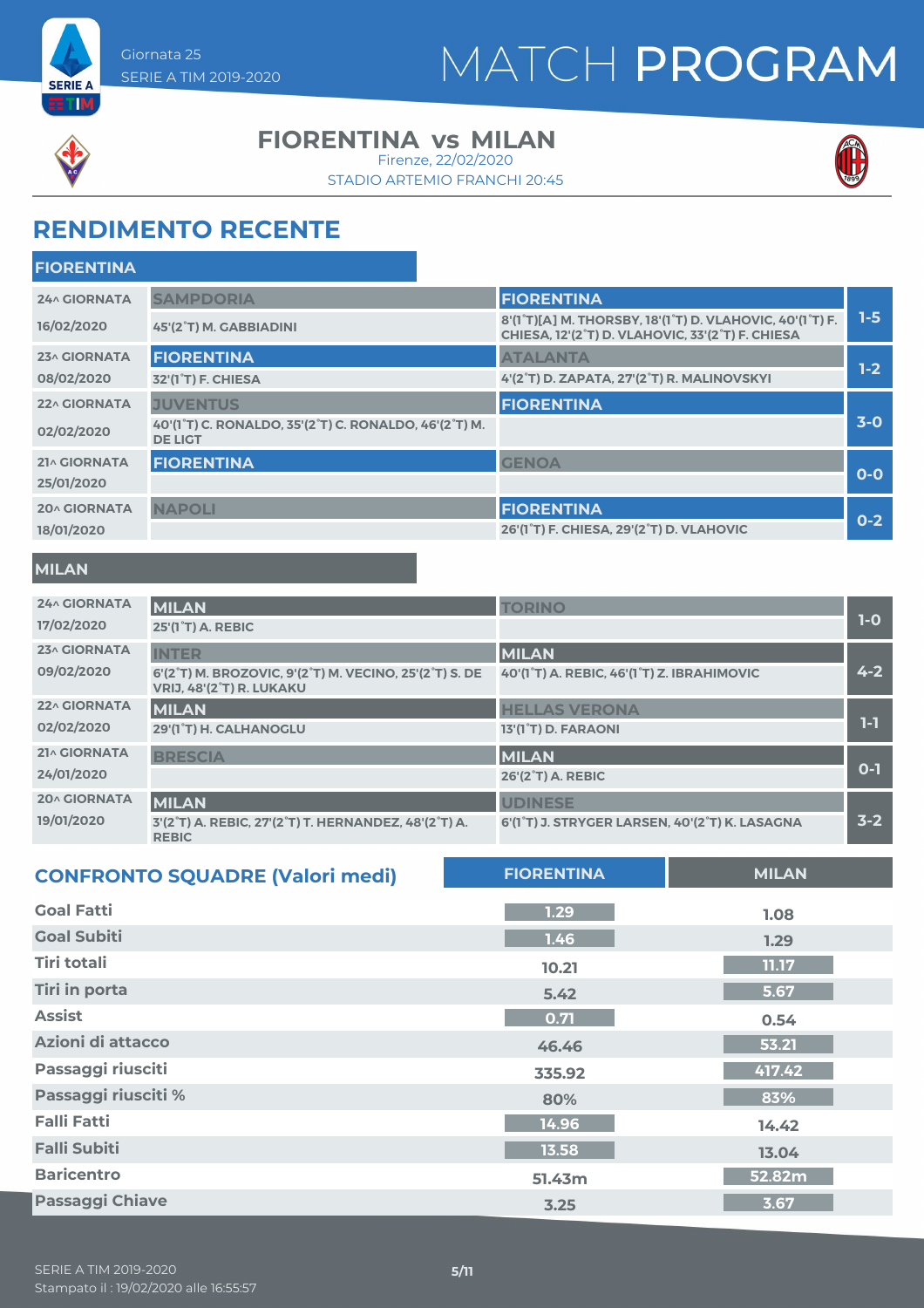



ETM

#### **FIORENTINA vs MILAN**

STADIO ARTEMIO FRANCHI 20:45 Firenze, 22/02/2020



#### **RENDIMENTO ATLETICO \***

| <b>FIORENTINA</b>       | Pres. (Min.) | Media (km) | <b>Media</b><br>print (Km) | <b>MILAN</b>            | Pres. (Min.) | Media (km) | <b>Media</b><br><b>Sprint (Km)</b> |
|-------------------------|--------------|------------|----------------------------|-------------------------|--------------|------------|------------------------------------|
| <b>78</b> E. PULGAR     | 23 (2146')   | 11.602     | 0.942                      | 4 I. BENNACER           | 18 (1524')   | 10.757     | 0.805                              |
| <b>8</b> G. CASTROVILLI | 22 (1978')   | 11.099     | 1.109                      | 79 F. KESSIE            | 21 (1761')   | 10.553     | 1.003                              |
| 4 N. MILENKOVIC         | 23 (2232')   | 10.404     | 0.614                      | 10 H. CALHANOGLU        | 21 (1850')   | 10.55      | 0.889                              |
| 5 M. BADELJ             | 18 (1386')   | 10.362     | 0.585                      | <b>19</b> T. HERNANDEZ  | 20 (1845')   | 10.43      | 1.163                              |
| 20 G. PEZZELLA          | 21 (1939')   | 10.257     | 0.485                      | <b>12</b> A. CONTI      | 14 (1140')   | 10.393     | 1.072                              |
| 3 IGOR                  | 2(194)       | 10.051     | 0.679                      | 20 L. BIGLIA            | 7(564)       | 10.342     | 0.765                              |
| 29 DALBERT              | 22 (2043')   | 10.037     | 1.096                      | <b>13</b> A. ROMAGNOLI  | 24 (2304')   | 10.34      | 0.574                              |
| 17 F. CECCHERINI        | 7(406)       | 9.982      | 0.545                      | 22 M. MUSACCHIO         | 17 (1542')   | 9.964      | 0.609                              |
| 21 P. LIROLA            | 21 (1815')   | 9.881      | 0.928                      | <b>24</b> S. KJAER      | 4(329)       | 9.584      | 0.609                              |
| 22 M. CACERES           | 18 (1687')   | 9.866      | 0.533                      | 43 L. DUARTE            | 5(422)       | 9.452      | 0.593                              |
| 25 F. CHIESA            | 21 (1881')   | 9.765      | 1.088                      | 2 D. CALABRIA           | 15 (1161')   | 9.368      | 0.79                               |
| 24 M. BENASSI           | 16 (988')    | 9.466      | 0.675                      | 7 S. CASTILLEJO         | 14 (831')    | 8.923      | 7.022                              |
| <b>7</b> F. RIBERY      | 11 (750)     | 9.276      | 0.983                      | 21 Z. IBRAHIMOVIC       | 6(515)       | 8.66       | 0.761                              |
| <b>23</b> L. VENUTI     | 7(463)       | 8.903      | 0.85                       | <b>5</b> G. BONAVENTURA | 16 (827')    | 8.349      | 0.559                              |
| 88 A. DUNCAN            | 1(76)        | 8.142      | 0.551                      | 33 R. KRUNIC            | 9(466')      | 8.181      | 0.727                              |
| 28 D. VLAHOVIC          | 20 (1058')   | 8.017      | 0.696                      | <b>17 R. LEAO</b>       | 20 (1103')   | 8.162      | 0.832                              |
| <b>63</b> P. CUTRONE    | 5(269)       | 7.877      | 0.995                      | 39 L. PAQUETA'          | 17 (876')    | 7.635      | 0.71                               |
| <b>11 R. SOTTIL</b>     | 12(447)      | 5.445      | 0.456                      | 18 A. REBIC             | 13 (576')    | 7.296      | 0.719                              |
| <b>18 R. GHEZZAL</b>    | 10(305)      | 4.981      | 0.529                      | 46 M. GABBIA            | 1(51)        | 5.644      | 0.374                              |
| 19 K. AGUDELO           | 7(7)         | 0.88       | 0.072                      | 98 D. MALDINI           | 7(3)         | 0.389      | 0.019                              |

**\* Le informazioni riportate sul Rendimento Atletico sono da intendersi riferite al periodo di permanenza nella squadra corrente.**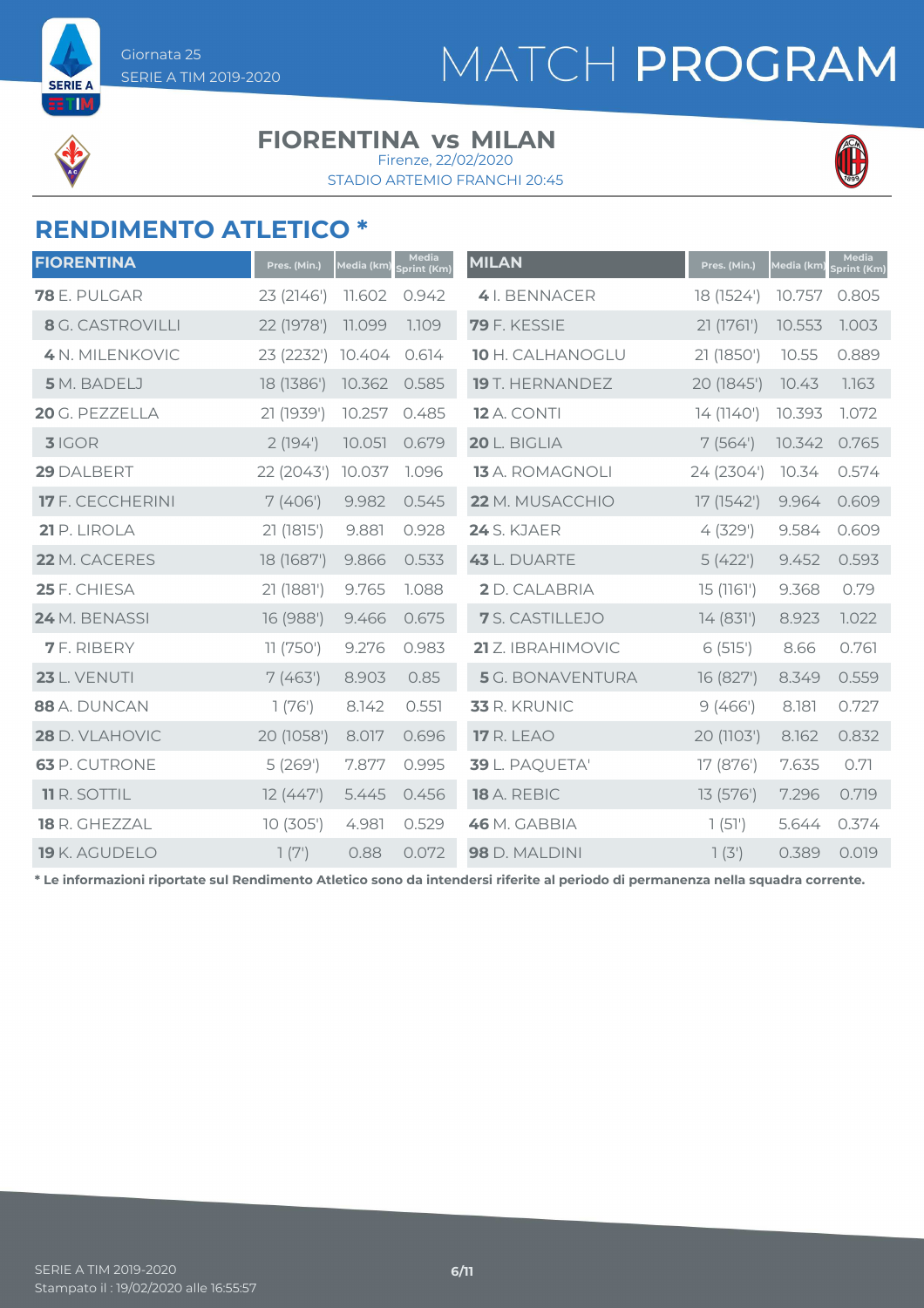



**SERIE A ETIM** 

#### **FIORENTINA vs MILAN**

STADIO ARTEMIO FRANCHI 20:45 Firenze, 22/02/2020



#### **GLI INCONTRI DELLA 25 ^ GIORNATA**

| <b>BRESCIA</b>       | <b>NAPOLI</b>    | 21/02/2020 20:45 |
|----------------------|------------------|------------------|
| <b>BOLOGNA</b>       | <b>UDINESE</b>   | 22/02/2020 15:00 |
| <b>SPAL</b>          | <b>JUVENTUS</b>  | 22/02/2020 18:00 |
| <b>FIORENTINA</b>    | <b>MILAN</b>     | 22/02/2020 20:45 |
| <b>GENOA</b>         | <b>LAZIO</b>     | 23/02/2020 12:30 |
| <b>ATALANTA</b>      | <b>SASSUOLO</b>  | 23/02/2020 15:00 |
| <b>HELLAS VERONA</b> | <b>CAGLIARI</b>  | 23/02/2020 15:00 |
| <b>TORINO</b>        | <b>PARMA</b>     | 23/02/2020 15:00 |
| <b>ROMA</b>          | <b>LECCE</b>     | 23/02/2020 18:00 |
| <b>INTER</b>         | <b>SAMPDORIA</b> | 23/02/2020 20:45 |

#### **CLASSIFICA SERIE A**

|                      | <b>PTI</b> | <b>GIOC</b> | <b>VINTE</b>   | <b>NULLE</b>   | <b>PERSE</b>   | <b>GF</b> | <b>GS</b> | <b>DIFF.RETI</b> |
|----------------------|------------|-------------|----------------|----------------|----------------|-----------|-----------|------------------|
| <b>JUVENTUS</b>      | 57         | 24          | 18             | 3              | $\overline{3}$ | 46        | 23        | $+23$            |
| <b>LAZIO</b>         | 56         | 24          | 17             | 5              | $\overline{2}$ | 55        | 21        | $+34$            |
| <b>INTER</b>         | 54         | 24          | 16             | $\mathbf 6$    | $\overline{2}$ | 49        | 22        | $+27$            |
| <b>ATALANTA</b>      | 45         | 24          | 13             | $\mathbf 6$    | 5              | 63        | 32        | $+31$            |
| <b>ROMA</b>          | 39         | 24          | 11             | 6              | $\overline{7}$ | 43        | 32        | $+11$            |
| <b>HELLAS VERONA</b> | 35         | 24          | 9              | 8              | $\overline{7}$ | 28        | 24        | $+4$             |
| <b>PARMA</b>         | 35         | 24          | 10             | 5              | 9              | 32        | 30        | $+2$             |
| <b>MILAN</b>         | 35         | 24          | 10             | 5              | $\mathbf{9}$   | 26        | 31        | $-5$             |
| <b>NAPOLI</b>        | 33         | 24          | 9              | 6              | $\overline{9}$ | 37        | 34        | $+3$             |
| <b>BOLOGNA</b>       | 33         | 24          | $\overline{9}$ | $\mathbf 6$    | $9$            | 37        | 39        | $-2$             |
| <b>CAGLIARI</b>      | 32         | 24          | 8              | 8              | 8              | 38        | 36        | $+2$             |
| <b>SASSUOLO</b>      | 29         | 24          | 8              | 5              | 11             | 38        | 39        | $-1$             |
| <b>FIORENTINA</b>    | 28         | 24          | 7              | 7              | 10             | 31        | 35        | $-4$             |
| <b>TORINO</b>        | 27         | 24          | 8              | $\overline{3}$ | 13             | 27        | 43        | $-16$            |
| <b>UDINESE</b>       | 26         | 24          | $\overline{7}$ | 5              | 12             | 20        | 36        | $-16$            |
| <b>LECCE</b>         | 25         | 24          | 6              | $\overline{7}$ | 11             | 32        | 45        | $-13$            |
| <b>SAMPDORIA</b>     | 23         | 24          | $6\phantom{1}$ | 5              | 13             | 26        | 43        | $-17$            |
| <b>GENOA</b>         | 22         | 24          | 5              | 7              | 12             | 27        | 43        | $-16$            |
| <b>BRESCIA</b>       | 16         | 24          | 4              | 4              | 16             | 21        | 44        | $-23$            |
| <b>SPAL</b>          | 15         | 24          | 4              | $\overline{3}$ | 17             | 18        | 42        | $-24$            |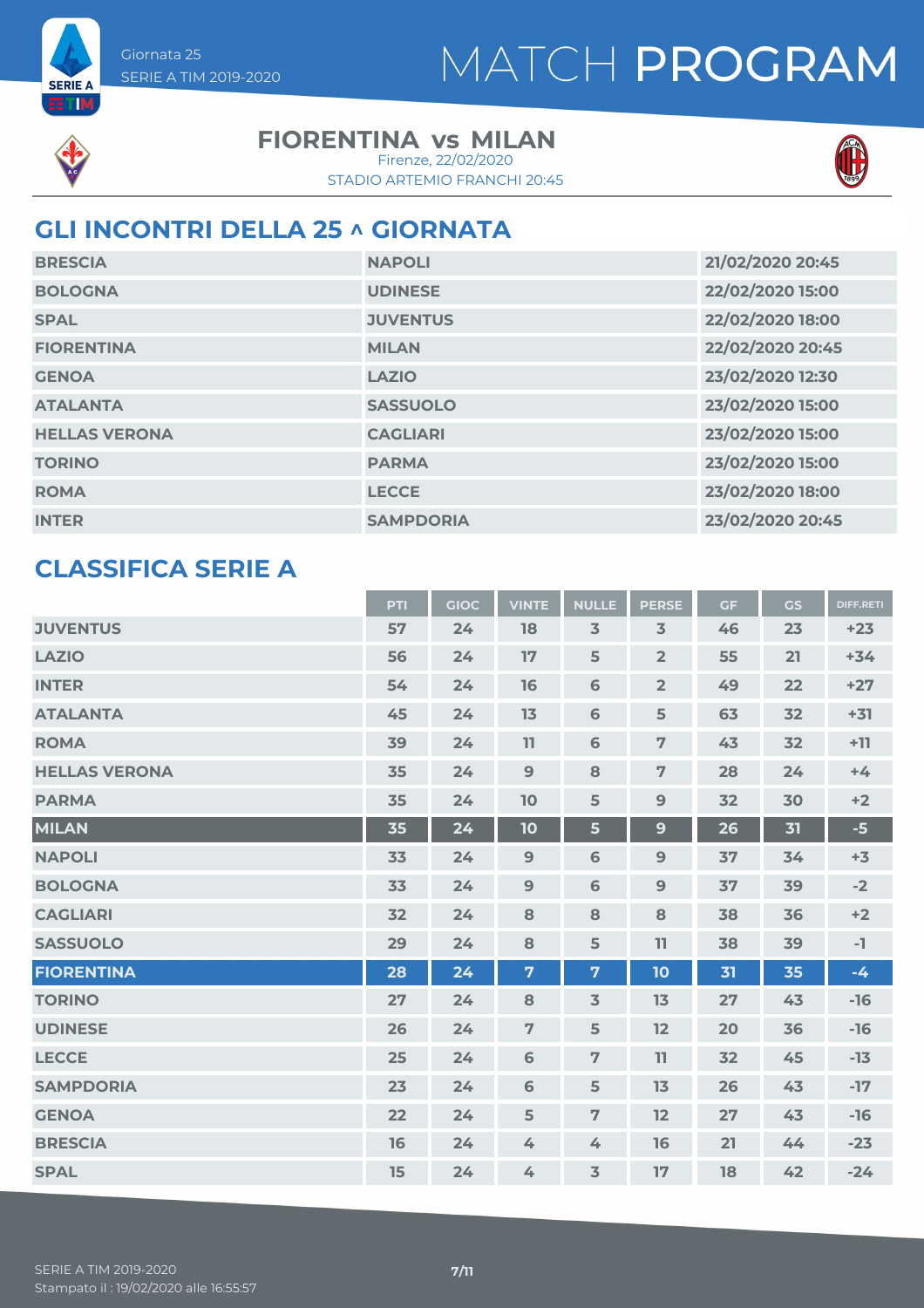



**SERIE A ETIM** 

#### **FIORENTINA vs MILAN**

STADIO ARTEMIO FRANCHI 20:45 Firenze, 22/02/2020



#### **CLASSIFICA GIOCATORI**

| <b>RANKING MARCATORI</b> | <b>Gol(Rigore)</b> |
|--------------------------|--------------------|
| <b>T C. IMMOBILE</b>     | LAZ 26 (10)        |
| 2 C. RONALDO             | <b>JUV</b> 20 (7)  |
| <b>3 R. LUKAKU</b>       | $INT$ 17 (4)       |
| 4 J. ILICIC              | <b>ATA 14 (0)</b>  |
| 4 JOAO PEDRO             | CAG 14 (3)         |
| <b>6 L. MURIEL</b>       | ATA 12 (5)         |
| 7 L. MARTINEZ            | $INT$ $11(2)$      |
| <b>7 F. CAPUTO</b>       | <b>SAS</b> 11 (1)  |
| <b>7 E. DZEKO</b>        | <b>ROM 11 (0)</b>  |
| 10 A. MILIK              | 9(0)<br><b>NAP</b> |

#### **CLASSIFICA SQUADRE**

| <b>RANKING SQUADRE</b>          | <b>Gol - Media Gol</b> |      |
|---------------------------------|------------------------|------|
| <b>ATALANTA</b>                 | 63                     | 2.63 |
| <b>LAZIO</b>                    | 55                     | 2.29 |
| <b>INTER</b><br>3               | 49                     | 2.04 |
| <b>JUVENTUS</b><br>4            | 46                     | 1.92 |
| <b>ROMA</b><br>5                | 43                     | 1.79 |
| <b>CAGLIARI</b><br>6            | 38                     | 1.58 |
| <b>SASSUOLO</b><br>6            | 38                     | 1.58 |
| <b>BOLOGNA</b><br>8             | 37                     | 1.54 |
| <b>NAPOLI</b><br>8              | 37                     | 1.54 |
| <b>LECCE</b><br>10              | 32                     | 1.33 |
| <b>PARMA</b><br><b>10</b>       | 32                     | 1.33 |
| <b>FIORENTINA</b>               | 内                      | 1.29 |
| <b>HELLAS VERONA</b>            | 28                     | 1.17 |
| <b>GENOA</b><br>14 <sup>1</sup> | 27                     | 1.13 |
| <b>TORINO</b><br>4              |                        | 1.13 |
| 16 MILAN                        | 26                     | 1.08 |
| <b>SAMPDORIA</b><br>16          | 26                     | 1.08 |
| <b>BRESCIA</b><br>18            | $\overline{2}$ T       | 0.88 |
| <b>UDINESE</b><br>19            | 20                     | 0.83 |
| 20 SPAL                         | 18                     | 0.75 |

|                         | <b>RANKING SQUADRE</b> | Tot Tiri - In Porta - Fuori |                   |            |
|-------------------------|------------------------|-----------------------------|-------------------|------------|
|                         | <b>ATALANTA</b>        | 359 215 144                 |                   |            |
| $\overline{\mathbf{2}}$ | <b>NAPOLI</b>          | 329 167                     |                   | 162        |
| $\overline{\mathbf{3}}$ | <b>LAZIO</b>           | 303 182                     |                   | <b>121</b> |
| 4                       | <b>ROMA</b>            | 293                         | <b>159</b>        | 134        |
| 5                       | <b>JUVENTUS</b>        | 286 169                     |                   | 117        |
| 6                       | <b>INTER</b>           | 272                         | 174               | 98         |
| 7                       | <b>MILAN</b>           | 268 136                     |                   | 132        |
| 8                       | <b>BOLOGNA</b>         | 265 148                     |                   | 117        |
| 9                       | <b>FIORENTINA</b>      | 245 130                     |                   | 115        |
| 10                      | <b>SAMPDORIA</b>       | 241 124                     |                   | 117        |
| 11                      | <b>SASSUOLO</b>        | 234                         | 134               | 100        |
| 12                      | <b>LECCE</b>           | 231                         | 125               | 106        |
| 13                      | <b>CAGLIARI</b>        | 225 116                     |                   | 109        |
| 14                      | <b>PARMA</b>           | 221 114                     |                   | 107        |
| 14                      | <b>UDINESE</b>         | 221                         | 111               | <b>110</b> |
| 16                      | <b>SPAL</b>            | 218                         | $\mathbf{g}$<br>6 | 122        |
| 17                      | <b>HELLAS VERONA</b>   | 216                         | 127               | 89         |
| 18                      | <b>GENOA</b>           | 206                         | <b>116</b>        | 90         |
| 19                      | <b>TORINO</b>          | <b>190</b>                  | 102               | 88         |
|                         | <b>20 BRESCIA</b>      | 183 103                     |                   | 80         |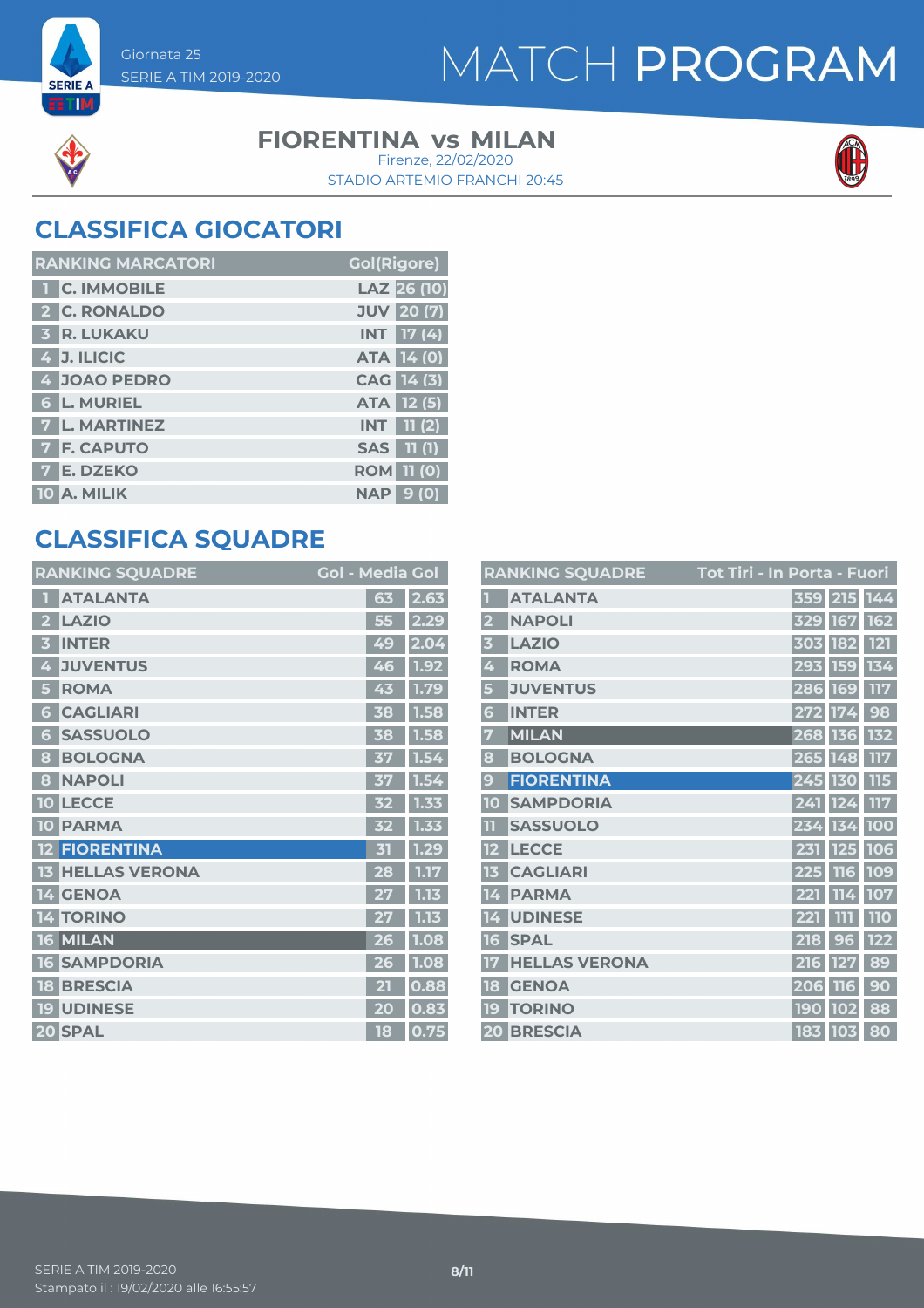# MATCH PROGRAM



**SERIE A** ET M

#### **FIORENTINA vs MILAN**



STADIO ARTEMIO FRANCHI 20:45 Firenze, 22/02/2020

|                         | <b>RANKING SQUADRE</b>  | <b>Assist</b>   |
|-------------------------|-------------------------|-----------------|
|                         | <b>ATALANTA</b>         | 40              |
| $\overline{\mathbf{z}}$ | <b>LAZIO</b>            | $\overline{3}4$ |
| 3                       | <b>INTER</b>            | 30              |
| 4                       | <b>JUVENTUS</b>         | 28              |
| 4                       | <b>SASSUOLO</b>         | 28              |
| 6                       | <b>NAPOLI</b>           | 25              |
| 7                       | <b>PARMA</b>            | 24              |
| 8                       | <b>ROMA</b>             | 22              |
| $\mathbf{C}$            | <b>BOLOGNA</b>          | 20              |
| 9                       | <b>CAGLIARI</b>         | 20              |
|                         | <b>FIORENTINA</b>       | 17              |
|                         | <b>LECCE</b>            | 17              |
|                         | <b>13 GENOA</b>         | 15              |
|                         | <b>13 UDINESE</b>       | 15              |
|                         | <b>15 HELLAS VERONA</b> | 14              |
| 15                      | <b>TORINO</b>           | 14              |
| 17                      | <b>BRESCIA</b>          | 13              |
| 17                      | MILAN                   | 13              |
| 17 <sup>1</sup>         | <b>SAMPDORIA</b>        | 13              |
|                         | 20 SPAL                 | 10              |

| <b>RANKING SQUADRE</b>            | Passaggi Chiave* |      |
|-----------------------------------|------------------|------|
| <b>JUVENTUS</b><br>$\blacksquare$ |                  | 4.58 |
| <b>NAPOLI</b><br>$\overline{2}$   |                  | 4.54 |
| <b>ATALANTA</b><br>3              |                  | 4.46 |
| 4<br><b>LAZIO</b>                 |                  | 4.33 |
| <b>INTER</b><br>5                 |                  | 4    |
| MILAN<br>6                        |                  | 3.67 |
| <b>ROMA</b><br>7                  |                  | 3.58 |
| <b>CAGLIARI</b><br>8              |                  | 3.5  |
| <b>BOLOGNA</b><br>9               |                  | 3.38 |
| <b>10 FIORENTINA</b>              |                  | 3.25 |
| <b>10 HELLAS VERONA</b>           |                  | 3.25 |
| 10 SASSUOLO                       |                  | 3.25 |
| <b>13 SAMPDORIA</b>               |                  | 3.04 |
| 14 GENOA                          |                  | 2.96 |
| <b>15 TORINO</b>                  |                  | 2.83 |
| <b>15 UDINESE</b>                 |                  | 2.83 |
| <b>17 LECCE</b>                   |                  | 2.63 |
| <b>17 PARMA</b>                   |                  | 2.63 |
| <b>19 BRESCIA</b>                 |                  | 2.5  |
| 20 SPAL                           |                  | 2.25 |
| * Valori medi per partita.        |                  |      |

|                         | <b>RANKING SQUADRE</b>                 | <u>Passaggi riusciti - % *</u> |        |                |
|-------------------------|----------------------------------------|--------------------------------|--------|----------------|
| П                       | <b>JUVENTUS</b>                        |                                | 520.46 | 87             |
| 2 <sup>1</sup>          | <b>NAPOLI</b>                          |                                | 517.83 | 87             |
| $\overline{\mathbf{3}}$ | <b>SASSUOLO</b>                        |                                | 459.92 | 85             |
|                         | 4 ATALANTA                             |                                | 453.71 | 83             |
| 5 <sup>1</sup>          | <b>INTER</b>                           |                                | 439.71 | 84             |
| 6 <sup>1</sup>          | <b>LAZIO</b>                           |                                | 419.58 | 84             |
| $\overline{\mathbf{z}}$ | <b>MILAN</b>                           |                                | 417.42 | 83             |
| 8                       | <b>ROMA</b>                            |                                | 415.58 | 84             |
| 9 <sup>1</sup>          | <b>BOLOGNA</b>                         |                                | 370.83 | 80             |
|                         | <b>10 GENOA</b>                        |                                | 366.46 | 81             |
|                         | <b>II CAGLIARI</b>                     |                                | 349.17 | 80             |
|                         | <b>12 UDINESE</b>                      |                                | 339.71 | 80             |
|                         | <b>13 FIORENTINA</b>                   |                                | 335.92 | 80             |
|                         | 14 SPAL                                |                                | 330.17 | 80             |
|                         | <b>15 HELLAS VERONA</b>                |                                | 326    | 76             |
|                         | <b>16 LECCE</b>                        |                                | 324.88 | 80             |
|                         | <b>17 TORINO</b>                       |                                | 306.21 | 77             |
|                         | <b>18 SAMPDORIA</b>                    |                                | 291.71 | 76             |
|                         | <b>19 PARMA</b>                        |                                | 287.92 | 78             |
|                         | <b>20 BRESCIA</b>                      |                                | 268.29 | 74             |
|                         |                                        |                                |        |                |
|                         | * Valori medi per partita.             |                                |        |                |
|                         | <b>RANKING SQUADRE</b>                 |                                |        | Recuperi*      |
| П                       | <b>HELLAS VERONA</b>                   |                                |        | 94.46          |
|                         | 2 PARMA                                |                                |        | 86.63          |
|                         | <b>3 UDINESE</b>                       |                                |        | 84.79          |
|                         | 4 BRESCIA                              |                                |        | 83.75          |
|                         | <b>5 TORINO</b>                        |                                |        | 82.46          |
|                         | <b>6 INTER</b>                         |                                |        | 80.67          |
| $\overline{\mathbf{7}}$ | <b>ATALANTA</b>                        |                                |        | 80.13          |
|                         | <b>8 FIORENTINA</b>                    |                                |        | 79.63          |
|                         | <b>9 SAMPDORIA</b>                     |                                |        | 78.63          |
|                         | <b>10 GENOA</b>                        |                                |        | 77.79          |
|                         | <b>TI BOLOGNA</b>                      |                                |        | 77.63          |
|                         | <b>TI SPAL</b>                         |                                |        | 77.63          |
|                         | <b>13 CAGLIARI</b>                     |                                |        | 77.58          |
|                         | <b>14 LAZIO</b>                        |                                |        | 77             |
|                         | <b>15 ROMA</b>                         |                                |        | 75.88          |
|                         | <b>16 JUVENTUS</b>                     |                                |        | 72.88          |
|                         | 17 MILAN                               |                                |        | 71.63          |
|                         | <b>18 LECCE</b>                        |                                |        | 69.42          |
|                         | <b>19 NAPOLI</b><br><b>20 SASSUOLO</b> |                                |        | 63.13<br>62.75 |

\* Valori medi per partita.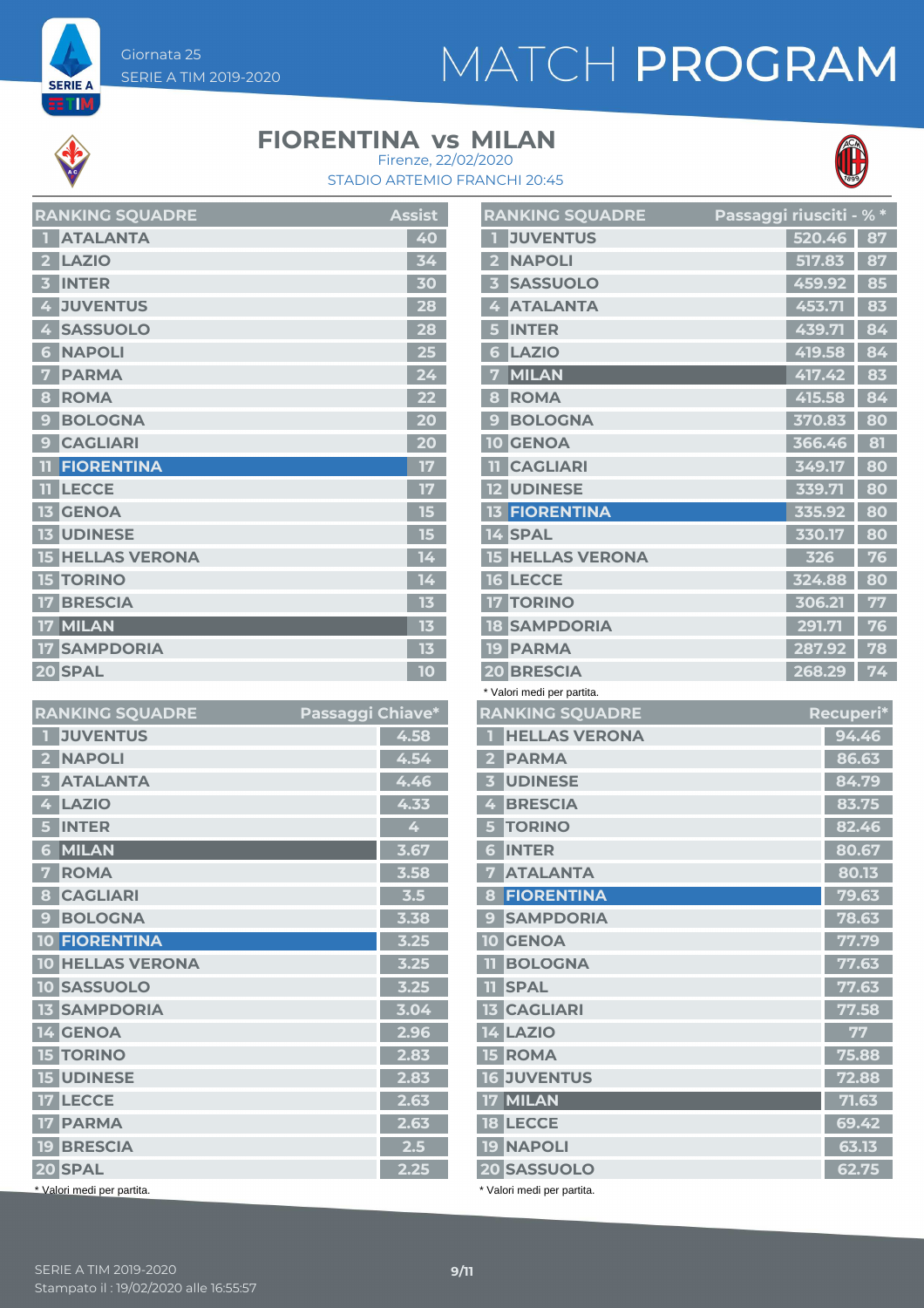# MATCH PROGRAM



**SERIE A** 

#### **FIORENTINA vs MILAN**



STADIO ARTEMIO FRANCHI 20:45 Firenze, 22/02/2020

| <b>RANKING SQUADRE</b> | Tot. Parate - Media |
|------------------------|---------------------|
| <b>SPAL</b>            | 4.67<br>112         |
| <b>PARMA</b>           | 4.63<br>m           |
| <b>LECCE</b>           | 4.42                |
| В                      | 106                 |
| <b>BRESCIA</b>         | 104                 |
| 4                      | 4.33                |
| <b>SASSUOLO</b>        | 4.25                |
| 5                      | 102                 |
| <b>TORINO</b>          | 4.21                |
| 6                      | 101                 |
| <b>GENOA</b>           | 4.17                |
| 7                      | 100                 |
| <b>UDINESE</b>         | 98                  |
| 8                      | 4.08                |
| <b>FIORENTINA</b>      | 87                  |
| $\mathbf{g}$           | 3.63                |
| <b>JUVENTUS</b>        | 3.58                |
| 10                     | 86                  |
| <b>LAZIO</b>           | 3.54<br>85          |
| MILAN                  | 3.5<br>84           |
| <b>HELLAS VERONA</b>   | 3.46<br>83          |
| <b>14 CAGLIARI</b>     | 82<br>3.42          |
| <b>BOLOGNA</b>         | 82                  |
| 15                     | 3.42                |
| <b>SAMPDORIA</b>       | 80                  |
| 16                     | 3.33                |
| <b>NAPOLI</b>          | 3.17<br>76          |
| <b>ROMA</b>            | 3.08                |
| 18                     | 74                  |
| <b>INTER</b>           | 2.58                |
| 19                     | 62                  |
| <b>20 ATALANTA</b>     | 2.42<br>58          |

|                         | <b>RANKING SQUADRE</b> | Media Km |
|-------------------------|------------------------|----------|
| п                       | <b>INTER</b>           | 112.713  |
| $\overline{\mathbf{2}}$ | <b>PARMA</b>           | 109.834  |
| $\overline{\mathbf{3}}$ | <b>JUVENTUS</b>        | 109.512  |
| 4                       | <b>LECCE</b>           | 109.505  |
| 5                       | <b>HELLAS VERONA</b>   | 109.487  |
| 6                       | <b>ROMA</b>            | 109.173  |
| 7                       | <b>LAZIO</b>           | 109.03   |
| 8                       | <b>ATALANTA</b>        | 108.811  |
| 9                       | <b>BOLOGNA</b>         | 108.751  |
|                         | <b>10 SPAL</b>         | 108.518  |
| 11                      | <b>SASSUOLO</b>        | 108.348  |
|                         | <b>12 FIORENTINA</b>   | 108.197  |
|                         | <b>13 SAMPDORIA</b>    | 107.705  |
|                         | 14 MILAN               | 107.413  |
|                         | <b>15 UDINESE</b>      | 107.036  |
|                         | <b>16 BRESCIA</b>      | 106.92   |
|                         | <b>17 NAPOLI</b>       | 106.736  |
|                         | <b>18 GENOA</b>        | 105.894  |
|                         | <b>19 CAGLIARI</b>     | 105.759  |
|                         | <b>20 TORINO</b>       | 103.953  |